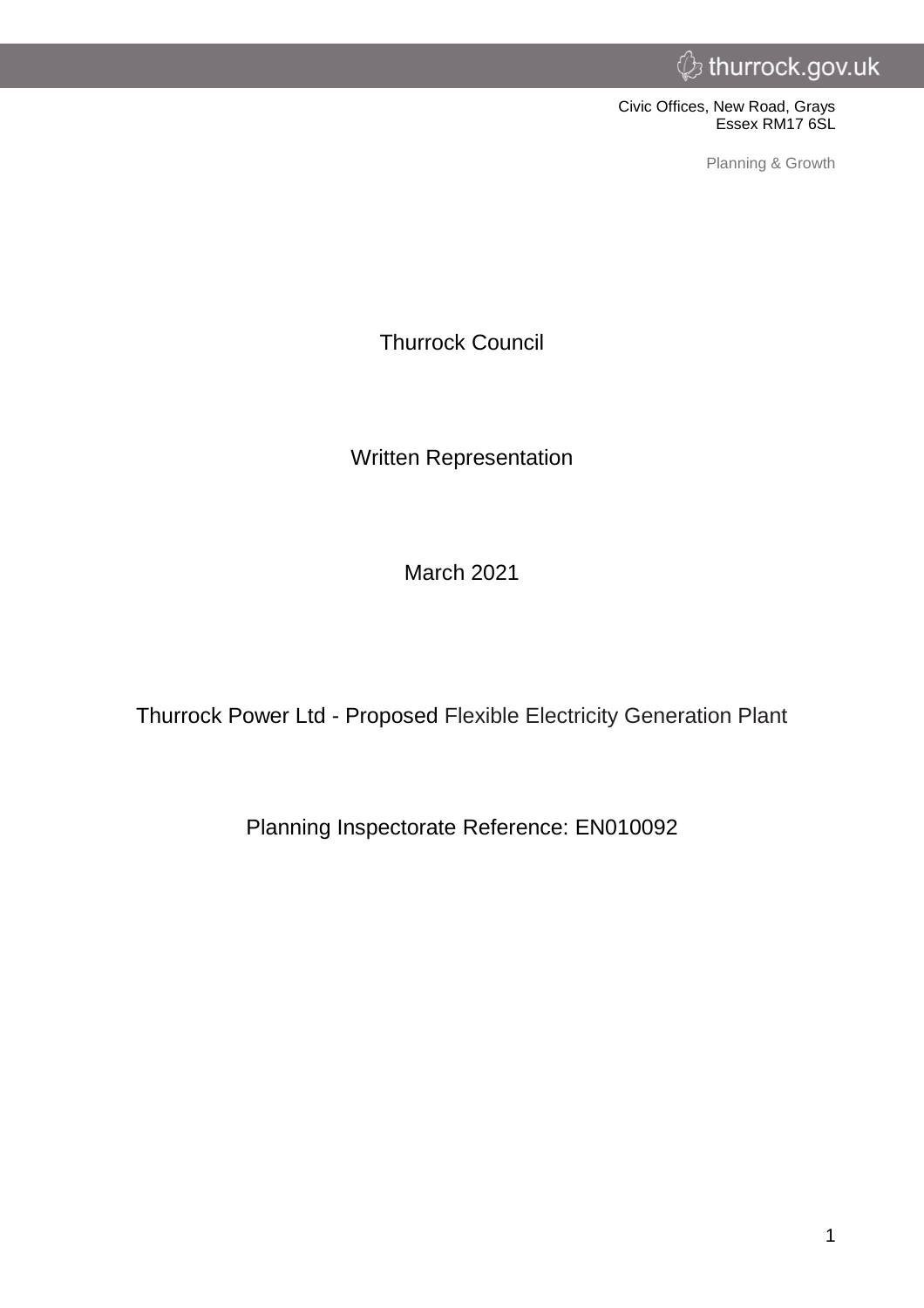## **Contents**

- 1. Introduction
- 2. Summary of Representation<br>3. Summary of Relevant Topics
- 3. Summary of Relevant Topics<br>4. Overall Conclusions
- Overall Conclusions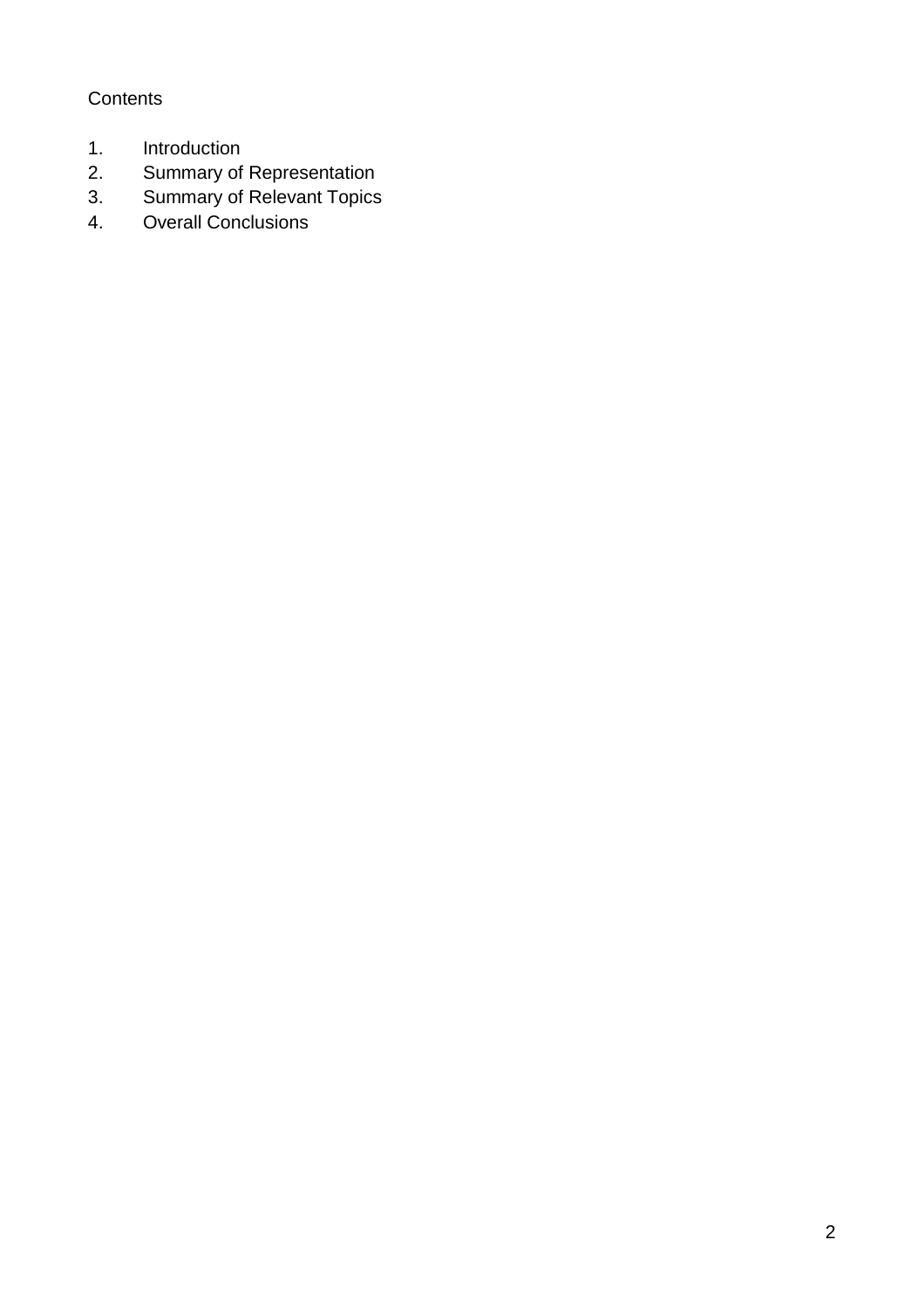### **1.0 INTRODUCTION**

- 1.1 This document sets out Thurrock Council's (TC) Written Representations (WR) on the application for a Development Consent Order (DCO) made by the Thurrock Power Ltd for the construction and operation of a flexible electricity generation plant on land directly to the north of the former Tilbury Power Station site within the Green Belt.
- 1.2 Thurrock Council is a unitary authority and therefore performs functions as the local planning authority, local highways authority, waste planning authority and local lead flood authority. The area which is the subject of the application for the DCO lies wholly within the administrative area of TC.
- 1.3 The content and conclusions of this WR were presented to and agreed at the meeting of the Council's Planning Committee on 11 February 2021, with any relevant revisions after this time being agreed by the Assistant Director of Planning, Transport and Public Health. TC submitted a Relevant Representation (RR) in August 2020 which contained a summary of what is considered to be the main issues raised by the proposals. This RR representation also provided a position statement in the form of technical comments from relevant Council officers.
- 1.4 TC has prepared a Local Impact Report (LIR) which was also presented to the TC Planning Committee at its meeting on 11 February 2021. The LIR is a detailed 'technical' report which considers the range of social, environmental and economic impacts raised by the proposals and considers the positive, neutral or negative local impacts. TC has also engaged with the applicant to progress a draft Statement of Common Ground (SOCG) in order to confirm which matters relevant to TC are agreed, which matters are still under discussion and whether matters are not agreed between TC and the applicant.
- 1.5 In line with the guidance at paragraph 23.1 of the Planning Inspectorate (PINS) Advice Note 2 (The Role of Local Authorities in the Development Consent Process), this WR sets out the view of the local authority on whether or not it supports the application and its reasons for forming this view. This WR therefore balances and weighs the content of the applicant's submission, the LIR and the associated technical considerations to reach a TC 'summary position'. It is to be expected that the proposals, due to their significance and complexity, will result in a range of positive, neutral and negative local impacts. The primary purpose of this WR is therefore to balance the potential local impacts in order to set out TCs view on the application with associated reasons.
- 1.6 As suggested by paragraph 23.2 of Advice Note 2, this WR is intended to be a concise document, relying on cross-referencing to the LIR and draft SOCG in order to avoid unnecessary repetition.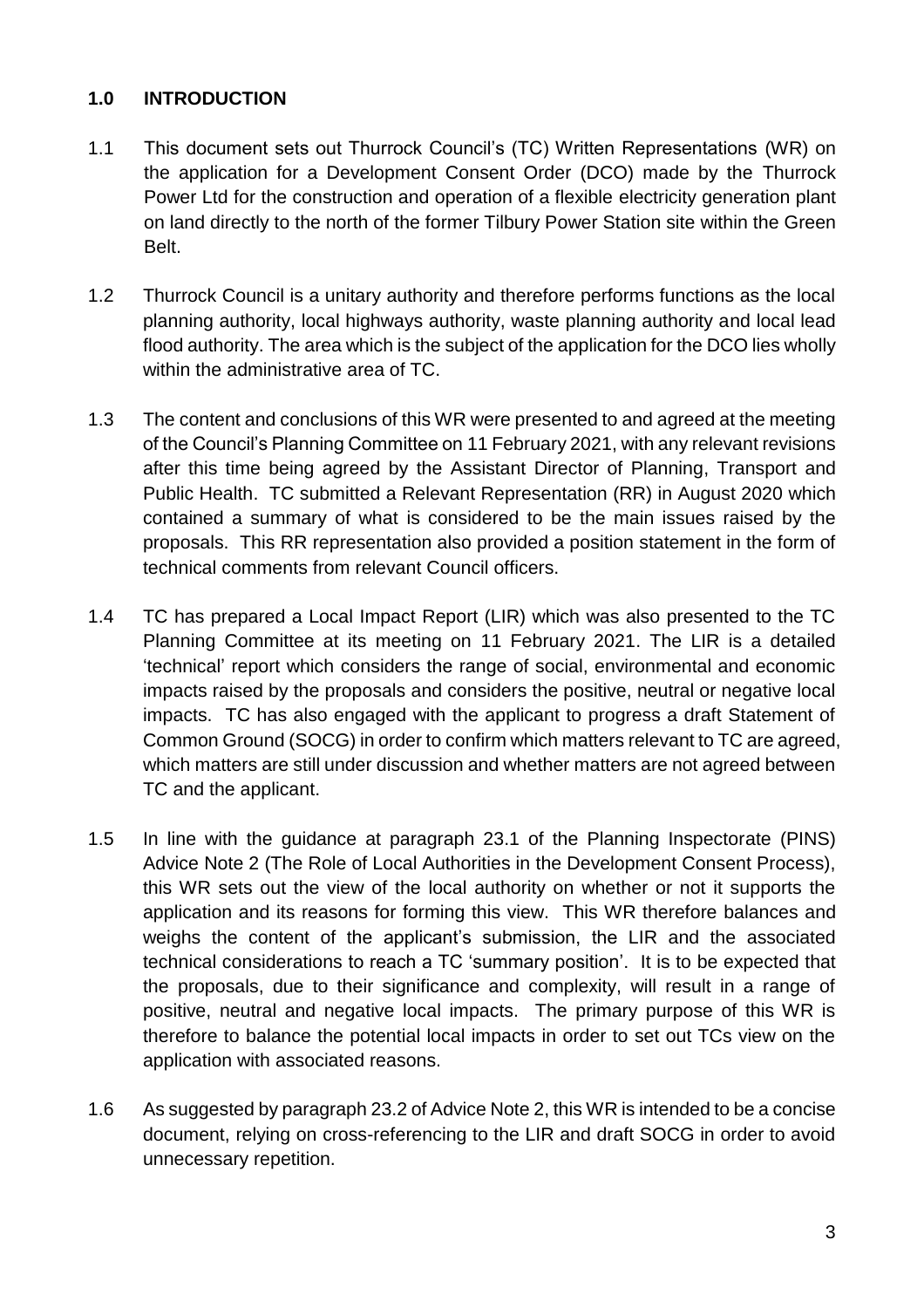1.7 TC appreciates that once submitted to PINS this WR cannot be withdrawn. Although TC reserves the right to provide further representations during the examination of the proposals if TCs view or policy position alters.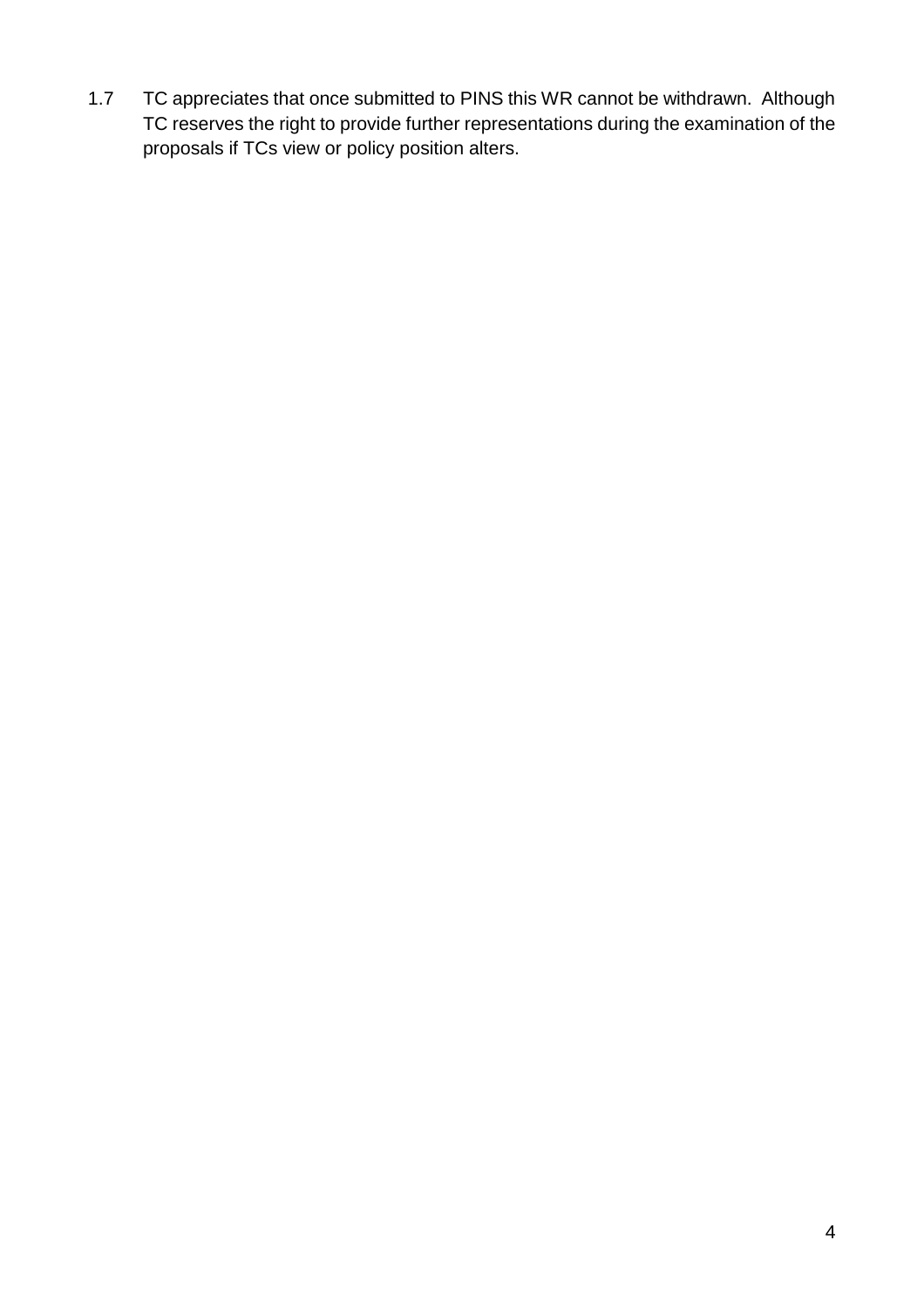# **2.0 SUMMARY OF ECONOMIC, SOCIAL AND ENVIRONMENTAL IMPACTS**

2.1 The Economic, Social and Environmental Impacts of the development the following table has been produced in the LIR:

| Economic    | • The need for electricity demand, security and network<br>resilience along with the locational factors for choosing this<br>site<br>Job creation for the construction/future decommissioning<br>and operational phases with a range of jobs involved. Jobs<br>include direct<br>would<br>and indirect jobs<br>the<br>for<br>construction/future decommissioning. Opportunity for<br>specialist technical jobs for the operational phase.<br>Construction Phase could use local labour sources and<br>local materials that would benefit the local economy for<br>Thurrock.                                                                                                                                                                                             |
|-------------|-------------------------------------------------------------------------------------------------------------------------------------------------------------------------------------------------------------------------------------------------------------------------------------------------------------------------------------------------------------------------------------------------------------------------------------------------------------------------------------------------------------------------------------------------------------------------------------------------------------------------------------------------------------------------------------------------------------------------------------------------------------------------|
| Social      | Job creation and social benefits for employees<br>Access to exchanged Common Land and access to new<br>ecology and nature conservation areas could provide<br>leisure, recreation and educational benefits                                                                                                                                                                                                                                                                                                                                                                                                                                                                                                                                                              |
| Environment | Impact upon the Green Belt<br>$\bullet$<br>Landscape and Visual Impact<br>$\bullet$<br>Impact upon Heritage Assets but more information<br>required<br>Impact upon Flood Risk and Surface Water Drainage but<br>more information is required<br>Ecology and Nature Conservation – loss of habitat and the<br>need to translocate protected species but recognise the<br>proposal would provide new ecology areas for habitats, net<br>biodiversity gain and access improvements<br>Impacts on Ground Conditions, Air Quality, Noise and<br>Vibration can be mitigated for environmental reasons and<br>for human health reasons<br>Some loss of agricultural land<br>Use of a fossil fuel for electricity production would<br>$\bullet$<br>contribute to climate change |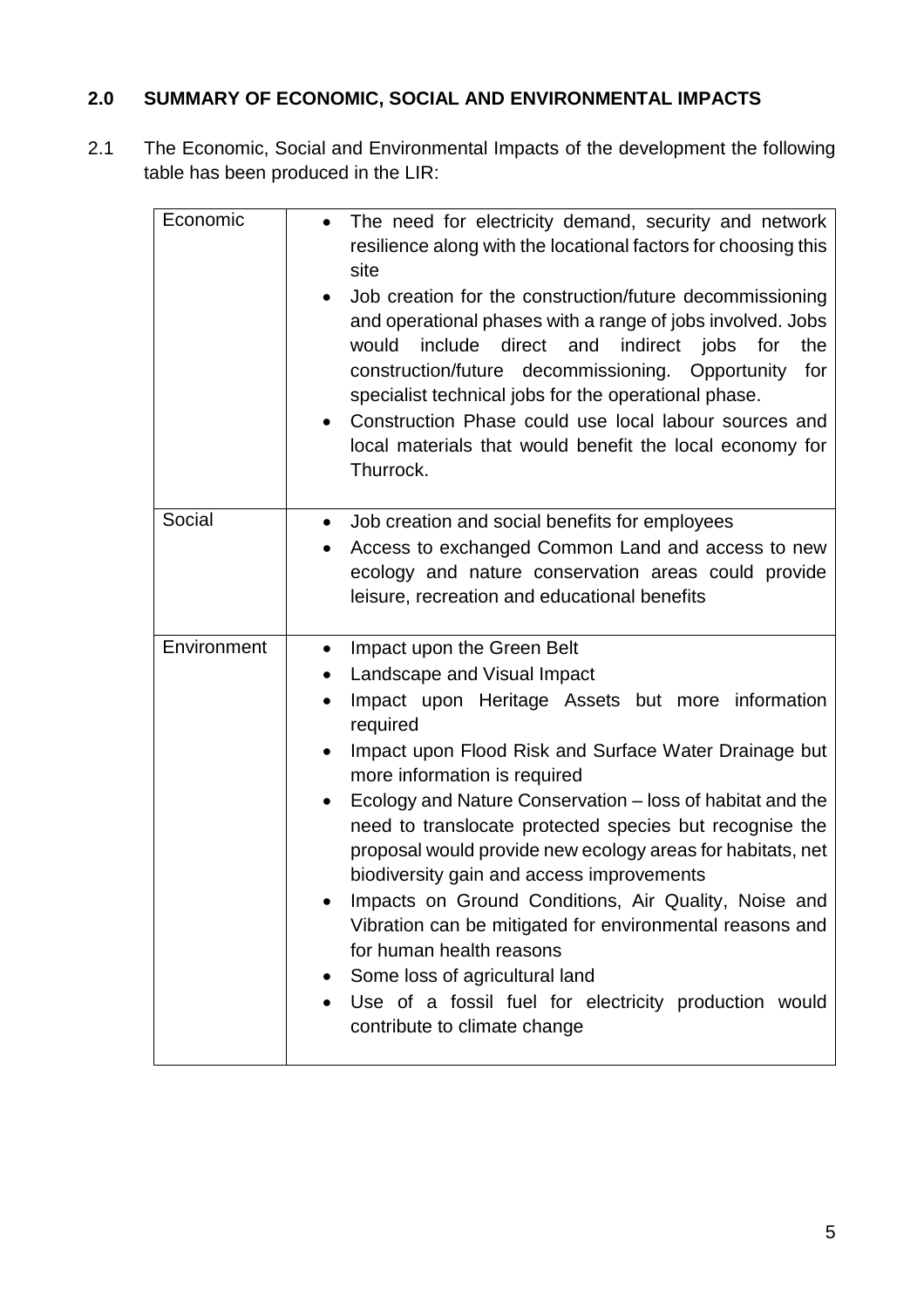## **3.0 SUMMARY OF RELEVANT TOPICS**

3.1 The table below provides a conclusion as summary of the local impacts based on the analysis of the material considerations.

| <b>Material</b>  | Local           | Summary of the Impact and any Mitigation                              |
|------------------|-----------------|-----------------------------------------------------------------------|
| Consideration    | Impact          |                                                                       |
|                  |                 |                                                                       |
| Principle of the | Positive        | Positive as the proposal would meet critical need for                 |
| Development      | &               | electricity demand, security and network resilience                   |
| and the Impact   | Negative        | along with the locational factors for choosing this site.             |
|                  |                 |                                                                       |
| Green<br>upon    |                 | Negative impact upon the Green Belt as proposal                       |
| Belt;            |                 | would be 'inappropriate development' and would                        |
|                  |                 | impact upon the openness of the Green Belt.                           |
|                  |                 |                                                                       |
|                  |                 | However, factors put forward demonstrate Very                         |
|                  |                 | Special Circumstances exist that would outweigh the                   |
|                  |                 |                                                                       |
|                  |                 | harm.                                                                 |
| Ecology<br>and   | Positive        | The proposal would result in the loss of habitat and                  |
| <b>Nature</b>    | &               | would impact upon protected species at the site,                      |
|                  |                 |                                                                       |
| Conservation;    | Negative        | however, it is recognised that the areas to the north                 |
|                  |                 | and south of the railway line would form new habitats                 |
|                  |                 | to allow for translocation, net gain, along with                      |
|                  |                 | improvements for accessing these areas, when                          |
|                  |                 | compared to the difficult access arrangements to                      |
|                  |                 | Walton Common, so there would be improvements to                      |
|                  |                 | Green Infrastructure in the area.                                     |
|                  |                 |                                                                       |
| Landscape and    | Negative        | The proposal would lead to adverse landscape and                      |
| Visual Impact;   |                 | visual impacts and consideration is needed for                        |
|                  |                 | mitigation through careful design in regard to the                    |
|                  |                 | proposal's impact upon the surrounding landscape                      |
|                  |                 | and visual receptors.                                                 |
|                  |                 |                                                                       |
| Heritage         | <b>Negative</b> | Precautionary approach as Negative until more                         |
| Assets;          |                 | information is proposed as follows:                                   |
|                  |                 |                                                                       |
|                  |                 | For archaeology further information is required                       |
|                  |                 | because at present the submitted documents do not                     |
|                  |                 | provide an appropriate understanding of the potential                 |
|                  |                 |                                                                       |
|                  |                 | impact on the below ground archaeological deposits,                   |
|                  |                 | their extent or significance.                                         |
|                  |                 | For heritage assets further information is required to                |
|                  |                 | <i>inconsistencies</i><br>within<br>the<br>address<br><b>Historic</b> |
|                  |                 |                                                                       |
|                  |                 | Environment Desk Based Assessment (ES Vol 6:                          |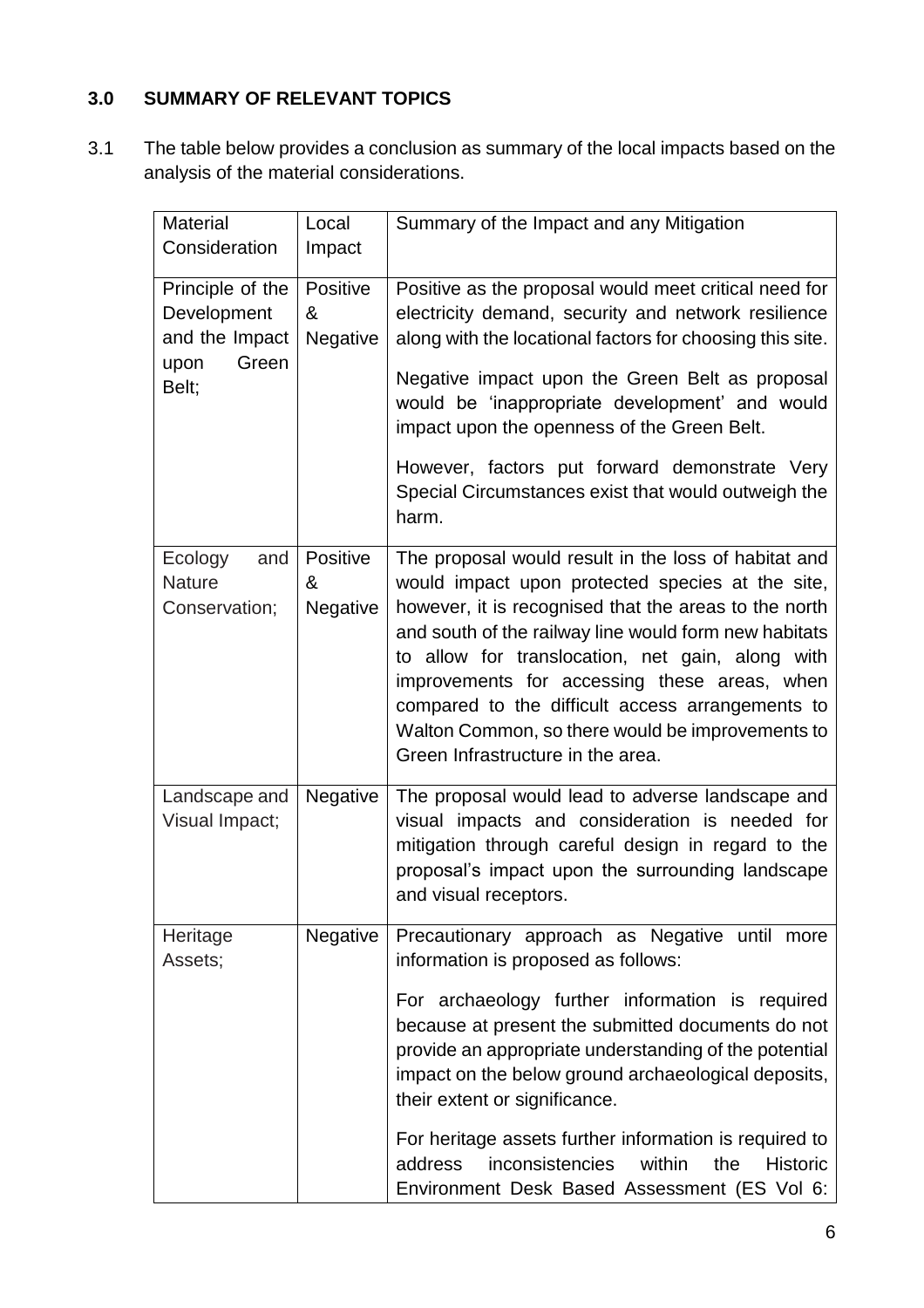|                                                             |                           | Appendix 7.1), and there is a need to assess the<br>grade I listed church of St Katherine, grade II listed<br>Old Rectory and the grade II* Church of St James in<br>the ES.                                                                                                                                               |
|-------------------------------------------------------------|---------------------------|----------------------------------------------------------------------------------------------------------------------------------------------------------------------------------------------------------------------------------------------------------------------------------------------------------------------------|
| Flood Risk and<br>Hydrology;                                | <b>Neutral</b>            | In terms of flood risk the impact can be minimised<br>through the submission of information through the<br>'requirements' to mitigate the impact of the<br>development.                                                                                                                                                    |
|                                                             |                           | The Council's Flood Risk Advisor needs a strategy<br>and design for the surface water drainage at the site<br>and this can be secured through the 'requirements',<br>although revisions are required to the relevant<br>surface water drainage 'requirement' (requirement<br>$10$ ).                                       |
| Geology,<br>Hydrogeology<br>Ground<br>and<br>Conditions;    | <b>Neutral</b>            | The overall findings of the ES and the views of the<br>Environmental<br>Council's<br>Health<br>Officer<br>for<br>Contaminated Land identify that there are<br>no<br>objections raised to this consideration.                                                                                                               |
| <b>Traffic</b><br>and<br>Transport;                         | <b>Neutral</b>            | The proposal's impact of the access arrangements<br>and construction route raises no objection, and in<br>terms of traffic impact would raise no conflict with<br>policy. Through the 'requirements' it is recognised<br>that the 'Construction Worker Travel Plan' would be<br>provided to promote sustainable transport. |
| Air Quality;                                                | <b>Neutral</b>            | Subject to mitigation measures being implemented<br>the proposal would not lead to any significant<br>adverse effects upon air quality.                                                                                                                                                                                    |
| <b>Noise</b><br>and<br>Vibration;                           | <b>Neutral</b>            | Subject to mitigation measures being implemented<br>the proposal would not lead to any significant<br>adverse effects on receptors sensitive to noise and<br>vibration.                                                                                                                                                    |
| Land Use and<br>Agriculture,<br>Socio-<br>and<br>Economics; | Positive<br>&<br>Negative | Employment creation for the construction<br>and<br>operational periods and improved Common Land<br>areas that are more accessible. The only negative is<br>some loss of agricultural land.                                                                                                                                 |
| Human Health;                                               | <b>Neutral</b>            | Taking into consideration air quality, noise, traffic and<br>the socio-economic benefits the proposal would not<br>lead to any significant adverse effects on human<br>health.                                                                                                                                             |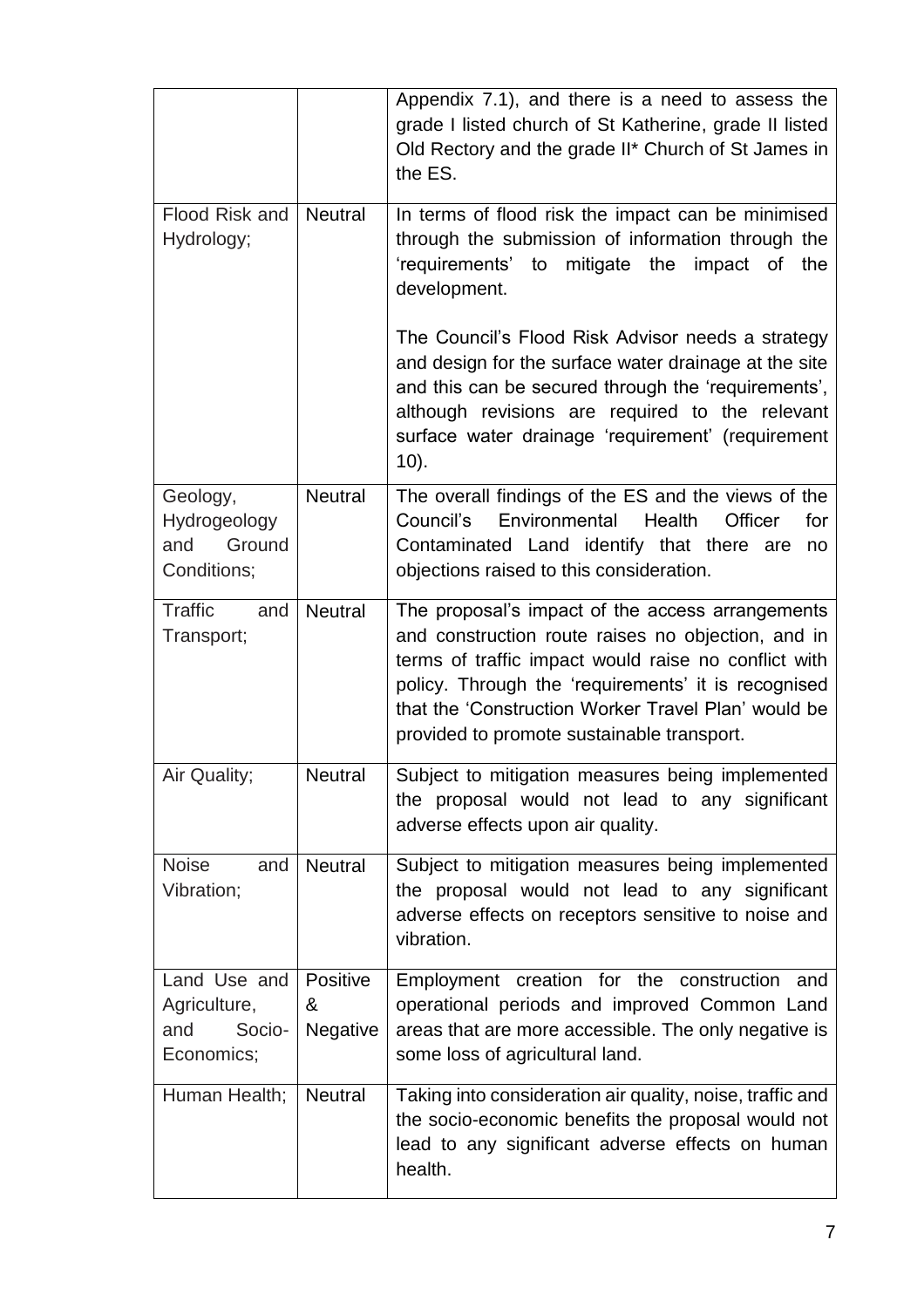| Climate | Negative | The proposal would contribution to climate change                                                                                                                                                                                                  |
|---------|----------|----------------------------------------------------------------------------------------------------------------------------------------------------------------------------------------------------------------------------------------------------|
| Change; |          | using gas for electricity production, however, this is a<br>flexible generating plant so it is recognised that this<br>would not be used all the time. The battery storage<br>would help store electricity and release to the grid<br>when needed. |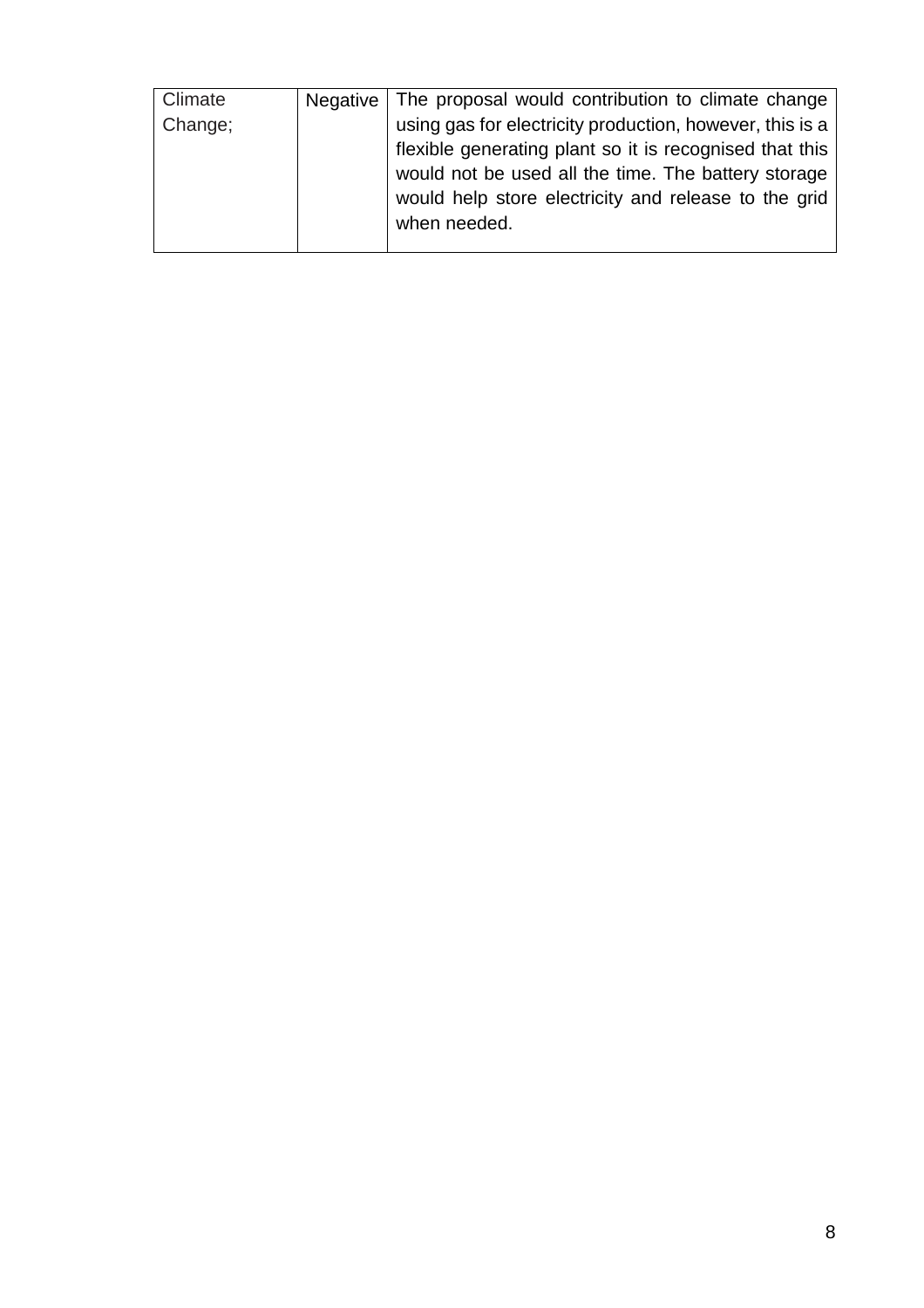#### **4.0 SUMMARY OF REPRESENTATIONS AND OVERALL CONCLUSIONS**

- 4.1 The above summary of the positive, neutral and negative impacts of the proposal, along with the social, economic and environmental impacts has informed the TC overall conclusion to this application.
- 4.2 A full discussion of relevant Development Plan policies is set out in part 6 of the LIR. Furthermore, TC is aware that the National Policy Statements for Energy (EN1, EN2 and EN4) identify the need and urgency for new energy infrastructure to be consented and built with the objective of contributing to a secure, diverse and affordable energy supply, and supporting the Government's policies on sustainable development, in particular by mitigating and adapting to climate change. This includes consideration of specific technologies, including gas supply and storage infrastructure to help meet energy demand.
- 4.3 The LIR identifies the proposal would result in a 'negative impact' upon the landscape and visual receptors and the LIR through the relevant consultation responses identifies the need for further information to fully assess the impact upon heritage assets. There would be a 'negative impact' through the loss of ecological habitat and through the impact upon climate change.
- 4.4 Subject to the proposed mitigation measures identified in the application, it is considered within the LIR that a 'neutral impact' would be applicable for flood risk and hydrology; geology, hydrogeology and ground conditions; traffic and transport; air quality; noise and vibration; human health; and climate change.
- 4.5 The proposal as explained in the LIR would result a 'positive impact' through biodiversity net gain in ecological and conservation and benefits within the site for leisure, recreation and educational benefits, along with improvements for accessing replacement Common Land and associated green infrastructure improvements. The socio-economic benefits would result in employment creation mainly for the construction period but there would also some employment opportunities for the operational period, either direct or indirect.
- 4.6 On balance, after considering the content of the application and supporting documentation, the consideration of national and local planning policy and feedback from various technical consultees, it is considered that TC should support in principle the application for the construction and operation of a flexible electricity generation plant.
- 4.7 In reaching this view, a thorough assessment of the principle of the development within the Green Belt has been considered in the LIR identifying that the proposal would result in a 'negative impact' as harm through inappropriate development and the impact upon the openness of the Green Belt in this location, however, this is considered to be outweighed by the factors put forward as Very Special